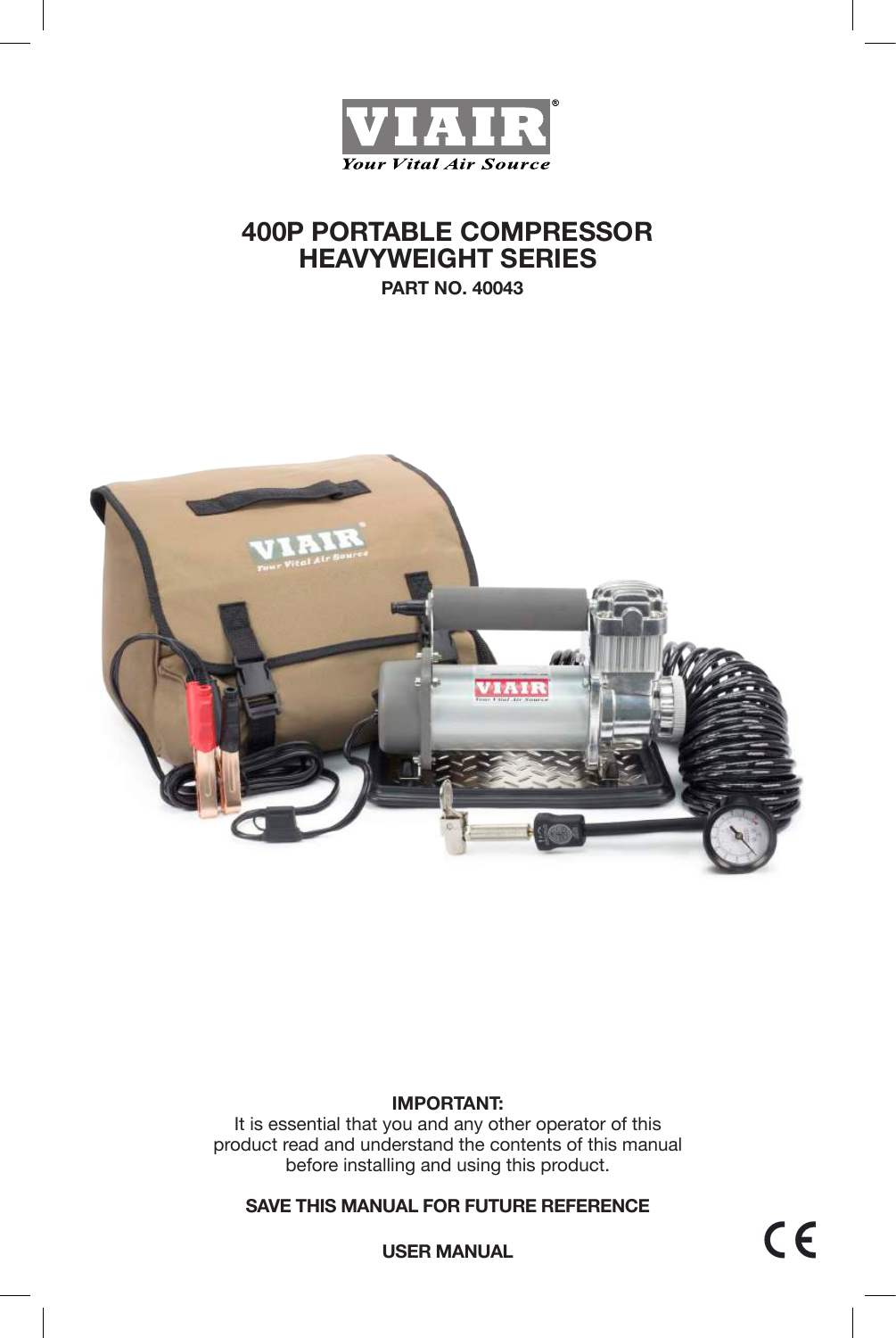## **400P PORTABLE COMPRESSOR**

## **IMPORTANT SAFETY INSTRUCTIONS:**

**CAUTION:** To reduce risk of electrical shock or electrocution:

- Do not disassemble. Do not attempt repairs or modifications.
- Refer to qualified service agencies for all service and repairs.
- Do not use this product in or area where it can fall or be pulled into water or other liquids.
- Do not reach for this product if it has fallen into liquid.
- Use this compressor with 12-volt DC systems only.
- This product should never be left unattended during use.

### **WARNING:** To prevent injury:

- Never allow children to operate this compressor.
- Close supervision is necessary when this compressor is being used near children.
- This compressor will become very HOT during and immediately after use. Do not touch any part of this compressor with bare hands, other than the ON/OFF switch during and immediately after use.
- Do not use this product near flames or explosive materials or where aerosol products are being used.
- Do not operate this product where oxygen is being administered.
- Do not pump anything other than atmospheric air.
- Never use this product while sleepy or drowsy.
- Do not use any tools or attachments without first determining maximum air pressure for that tool or attachment.
- Never point any air nozzle or air sprayer toward another person or any part of the body.
- This air compressor is equipped with an Automatic Reset Thermal Protector, and can automatically restart after the thermal protector resets. Always cut off power source when thermal protector becomes activated.
- Wear safety glasses or goggles when operating this product.
- Use only in well ventilated areas.

## **OPERATING INSTRUCTIONS:**

Please read and follow the operating instructions carefully to assure that you will enjoy the convenience and best use out of your air compressor.

- 1. Always operate the compressor AT OR BELOW THE MAXIMUM PRESSURE RATING of the compressor. Refer to Specifications section of this manual.
- 2. Always OBSERVE THE MAXIMUM DUTY CYCLE of the air compressor. Refer to Specifications section of this manual for details. Operations exceeding maximum pressure ratings and or duty cycle will result in damage to air compressor.
- 3. Your air compressor is equipped with an AUTOMATIC THERMAL OVERLOAD PROTECTOR. This feature is designed to protect the air compressor from overheating causing permanent damage to your air compressor. The thermal overload protector will automatically cut off power to air compressor should internal operating temperature of the air compressor rise above safe levels during excessive use.
- 4. Should at any time during use, your air compressor automatically shuts off, do not attempt to restart air compressor. Turn ON/OFF switch of air compressor to the OFF position. The automatic thermal overload protector will automatically reset when internal temperature of the air compressor drops below safe level. After allowing air compressor to cool off for about 30 minutes, you can safely resume use of the air compressor by turning on the air compressor.
- 5. Please note that you may experience a slight delay (about ½ second) of the compressor's motor starting when the On/Off Switch is turned on while compressor is pressurized (when there is pressure in the line that the compressor is connected to). This is a normal delayed reaction, not a Compressor ON/OFF switch malfunction.
- 6. It is strongly recommended that you keep the vehicle's engine running while using the air compressor to prevent discharge of your vehicle's battery.
- 7. ONLY OPERATE THE AIR COMPRESSOR IN WELL VENTILATED AREAS. Compressor performance is enhanced when operating compressor with vehicle engine running.

## **USER MANUAL**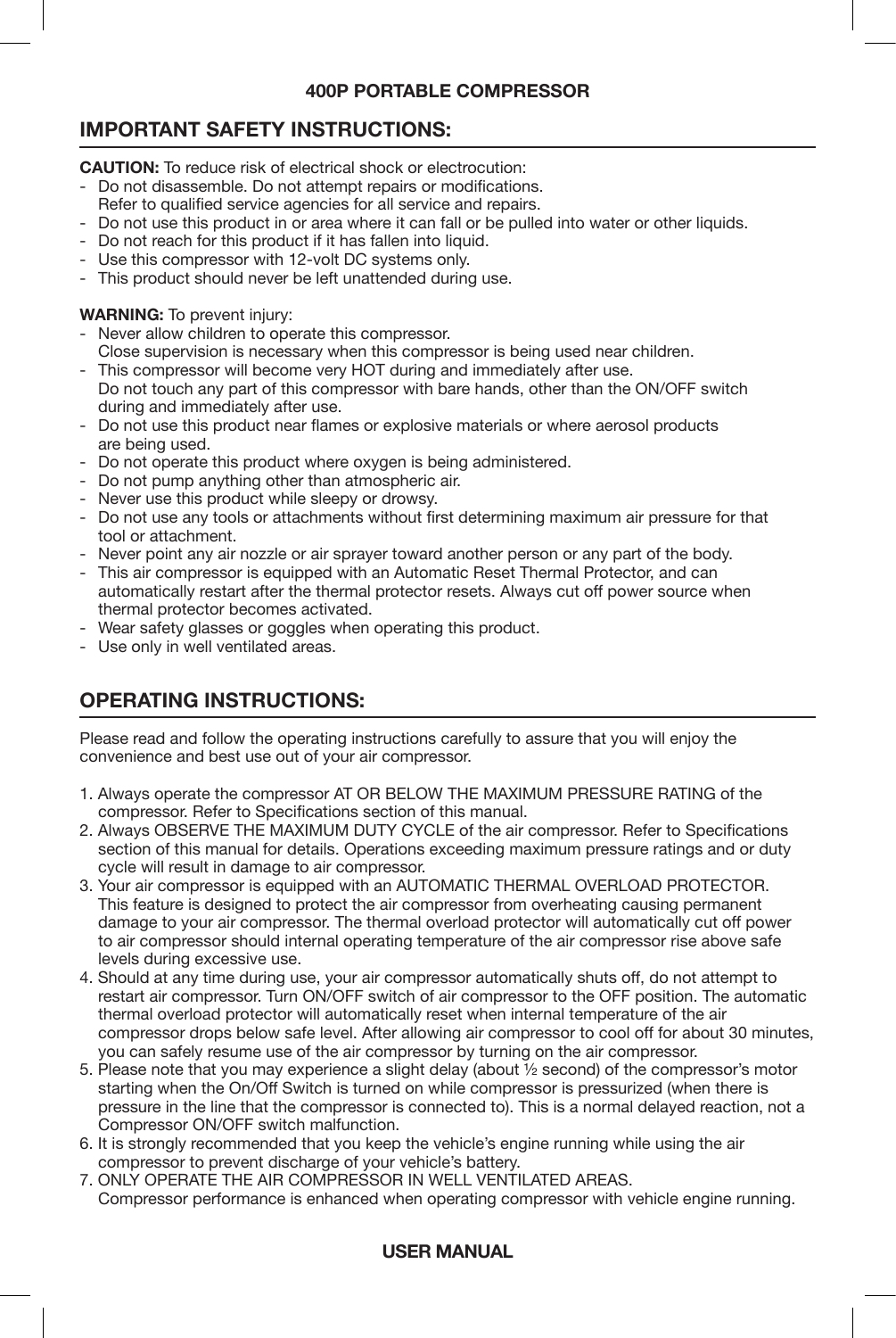## **400P PORTABLE COMPRESSOR**

## **OPERATING INSTRUCTIONS** (cont'd)**:**

**IMPORTANT:** Fngine must be running while using this compressor.

Before attaching air compressor's power cord to power source, check to make sure that the ON/OFF switch of your compressor is in the **OFF** position. Attach the Positive battery clamp (Red) to the Positive terminal of the battery and the Negative battery clamp (Black) to the Negative terminal of the battery.

**CAUTION:** Your Portable Air Compressor is Moisture and Dust Resistant, but NOT WATER OR DUST PROOF. Never place compressor in soft sand while running the compressor. Vibration from the compressor will cause the compressor to settle into soft sand, resulting in compressor drawing in foreign particles. Never expose compressor to water while running the compressor.

**This air compressor comes with ¼" quick connect stud. Your Inline Deflator comes with extension coil hose with ¼" quick coupler. Simply attach this multifunction extension coil hose to the ¼" quick connect stud and you are ready to inflate tires. The Inline Inflator/Deflator Hose can be used for both Airing Up and Airing Down. Please familiarize yourself with the following different functions of this versatile air tool:**

#### *TIRE INFLATION:*

- 1. Attach quick connect coupler to air compressor.
- 2. Push the tire chuck, with the lever in the upright position, down over the tire valve stem and then push the lever down to the horizontal position to lock in place.
- 3. Check to make sure the Deflator Collar Lock is disengaged.
- 4. Turn compressor switch on to begin inflation. When desired pressure is reached, turn compressor off.

**CAUTION:** To avoid over inflation, never exceed recommended pressure on articles to be inflated. Bursting can cause serious injury.

## *HANDS-FREE CONTINUOUS DEFLATION:*

- 1. Push the tire chuck, with the lever in the upright position, down over the tire valve stem and then push the lever down to the horizontal position to lock in place.
- 2. Push Deflator Collar toward tire valve stem and turn Deflator Collar clockwise to engage lock.
- 3. When desired pressure is reached, turn Deflator Collar counterclockwise to disengage lock.

**IMPORTANT:** Make sure compressor sits upright while operating compressor. Do not operate compressor in any other position. Avoid tugging at compressor to move it. Instead, move compressor to the same side of vehicle as tires that are being aired up.

Always make sure the Portable Compressor's 8ft. power cord is uncoiled and fully extended when using your air compressor to avoid overheating the power cord.

#### *INTERMITTENT DEFLATION:*

- 1. The intermittent deflation function offers fast downward pressure adjustments.
- 2. With tire chuck attached to tire valve stem, push Deflator Collar toward tire valve stem to decrease tire pressure.
- 3. Release Deflator Collar to halt deflation.

#### *INLINE PRESSURE GAUGE:*

- 1. The 2-inch Inline Pressure Gauge provides convenient tire pressure monitoring when airing up or down. This eliminates switching back and forth between a tire chuck and a tire pressure gauge.
- 2. Please note that during inflation and deflation, due to air velocity, pressure gauge cannot provide accurate pressure readings. Momentarily halt inflation or deflation to obtain accurate pressure readings.

#### **USER MANUAL**